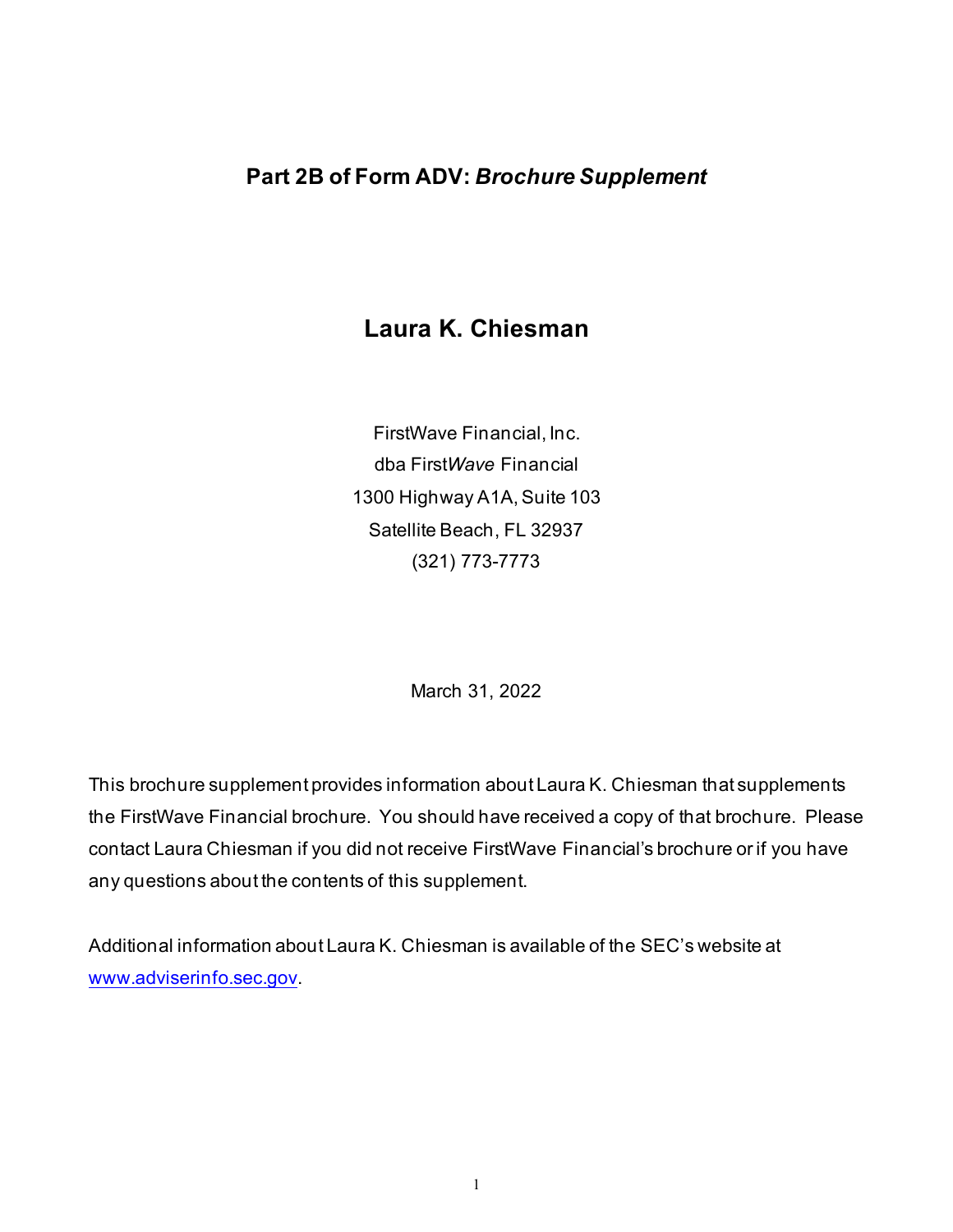Laura K. Chiesman President, Vice President, Secretary and Treasurer Chief Compliance Officer Investment Adviser Representative Year of Birth: 1959

## **Item 2. Educational Background and Business Experience**

#### Education:

Ms. Chiesman graduated from University of Central Florida in 1985 with a Bachelor of Science in Business Administration degree in Finance.

#### Designations:

## **CERTIFIED FINANCIAL PLANNER™ professional**

Ms. Chiesman is certified for financial planning services in the United States by Certified Financial Planner Board of Standards, Inc. ("CFP Board"). Therefore, she may refer to herself as a CERTIFIED FINANCIAL PLANNER™ professional or a CFP® professional, and she may use these and CFP Board's other certification marks (the "CFP Board Certification Marks"). The CFP® certification is voluntary. No federal or state law or regulation requires financial planners to hold the CFP® certification. You may find more information about the CFP® certification at [www.cfp.net.](https://protect-us.mimecast.com/s/1HBOCqxoRqf1V6k3tXIH3k?domain=nam04.safelinks.protection.outlook.com)

CFP® professionals have met CFP Board's high standards for education, examination, experience, and ethics. To become a  $\text{CFP}^{\circledast}$  professional, an individual must fulfill the following requirements:

• **Education** – Earn a bachelor's degree or higher from an accredited college or university and complete CFP Board-approved coursework at a college or university through a CFP Board Registered Program. The coursework covers the financial planning subject areas CFP Board has determined are necessary for the competent and professional delivery of financial planning services, as well as a comprehensive financial plan development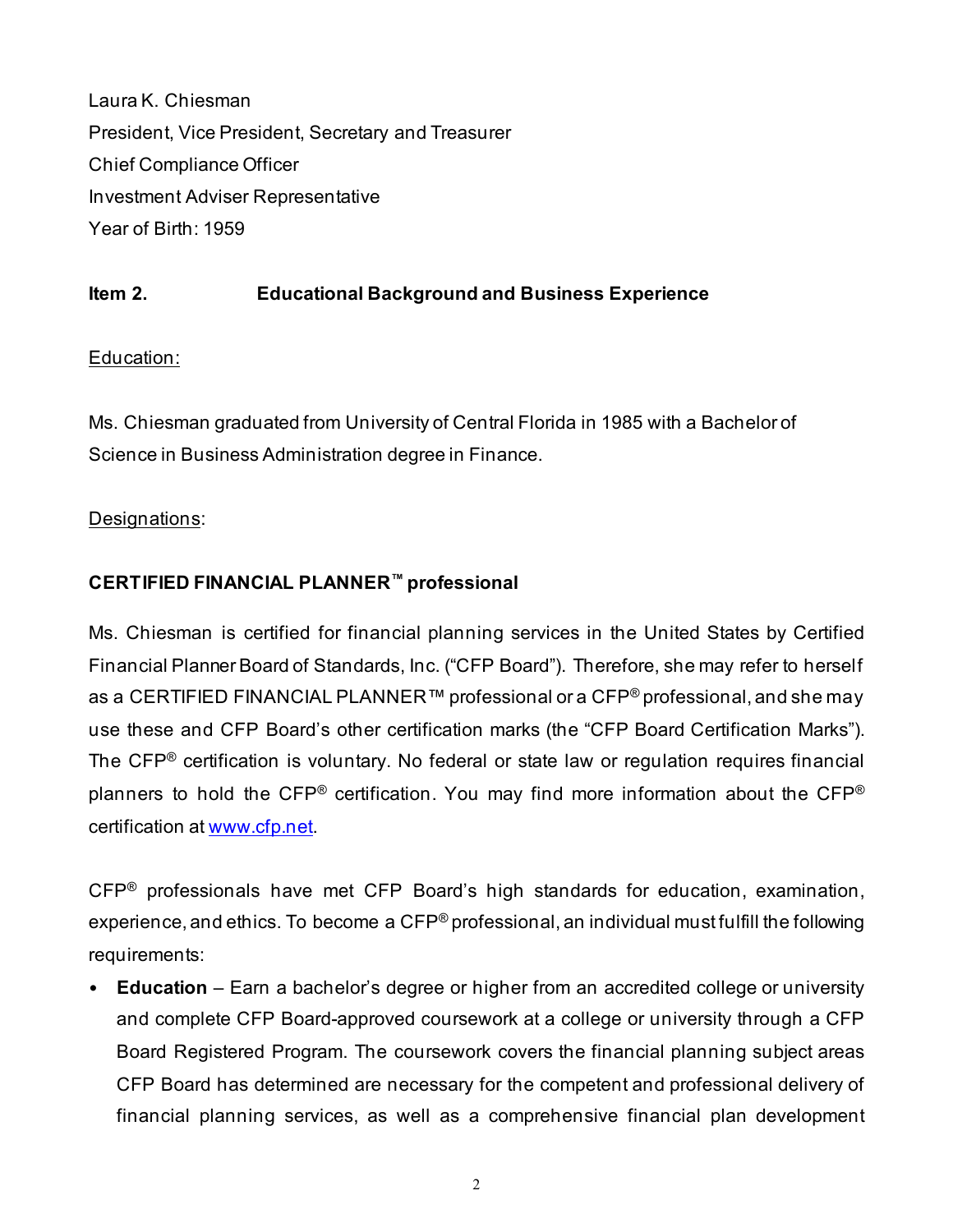capstone course. A candidate may satisfy some of the coursework requirement through other qualifying credentials.

- **Examination** Pass the comprehensive CFP® Certification Examination. The examination is designed to assess an individual's ability to integrate and apply a broad base of financial planning knowledge in the context of real-life financial planning situations.
- **Experience**  Complete 6,000 hours of professional experience related to the personal financial planning process, or 4,000 hours of apprenticeship experience that meets additional requirements.
- **Ethics** Satisfy the Fitness Standards for Candidates for CFP® Certification and Former CFP® Professionals Seeking Reinstatement and agree to be bound by CFP Board's Code of Ethics and Standards of Conduct ("Code and Standards"), which sets forth the ethical and practice standards for CFP® professionals.

Individuals who become certified must complete the following ongoing education and ethics requirements to remain certified and maintain the right to continue to use the CFP Board Certification Marks:

- **Ethics** Commit to complying with CFP Board's Code and Standards. This includes a commitment to CFP Board, as part of the certification, to act as a fiduciary, and therefore, act in the best interests of the client, at all times when providing financial advice and financial planning. CFP Board may sanction a CFP® professional who does not abide by this commitment, but CFP Board does not guarantee a CFP® professional's services. A client who seeks a similar commitment should obtain a written engagement that includes a fiduciary obligation to the client.
- **Continuing Education** Complete 30 hours of continuing education every two years to maintain competence, demonstrate specified levels of knowledge, skills, and abilities, and keep up with developments in financial planning. Two of the hours must address the Code and Standards.

#### **Certified Divorce Financial Analyst®**

Ms. Chiesman has held the designation of Certified Divorce Financial Analyst® (CDFA®) since 2018. The Certified Divorce Financial Analyst® (CDFA®) designation is issued by The Institute for Divorce Financial Analysts (IDFATM), which is a national organization dedicated to the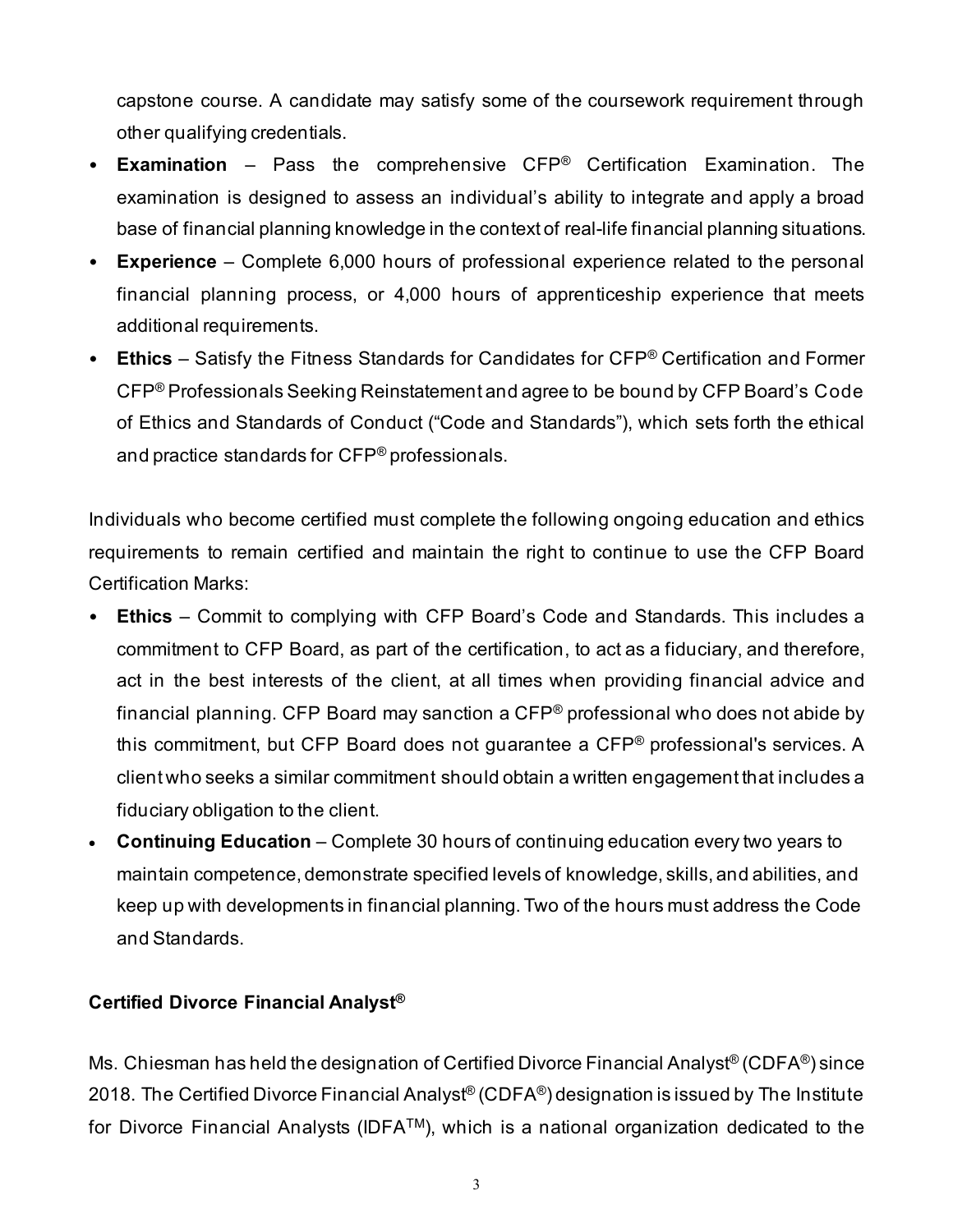certification, education, and promotion of the use of financial professionals in the divorce arena.

Founded in 1993, IDFA™ provides specialized training to accounting, financial, and legal professionals in the field of pre-divorce financial planning. Over the years, IDFA™ has certified more than 5,000 professionals in the U.S. and Canada as Certified Divorce Financial Analysts® (CDFAs®). The CDFA® designation is available to individuals who have a minimum of three years experience as a financial professional, accountant, or matrimonial lawyer. To acquire the designation, a candidate must successfully pass all exams and be in good standing with their broker dealer (if applicable) and the FINRA/SEC or other licensing or regulatory agency.

To earn the designation, the participant must complete a series of self‐study course modules and pass an examination for each module. The American module topics are:

- Financial and legal issues of divorce
- Advanced financial issues of divorce
- Tax issues of divorce
- Working as a CDFA: case studies

# Continuing Education (CE)

To retain the Certified Divorce Financial Analyst® designation, a CDFA<sup>®</sup> must obtain fifteen divorce-related hours of Continuing Education (CE) every two years, remain in good standing with the IDFA™, and keep his/her dues current.

To learn more about the CDFA® designation, visit http://www.institutedfa.com/.

#### **Florida Insurance License 2-15**

Successfully completed a 40 hour approved insurance course for life and health including variable annuity insurance.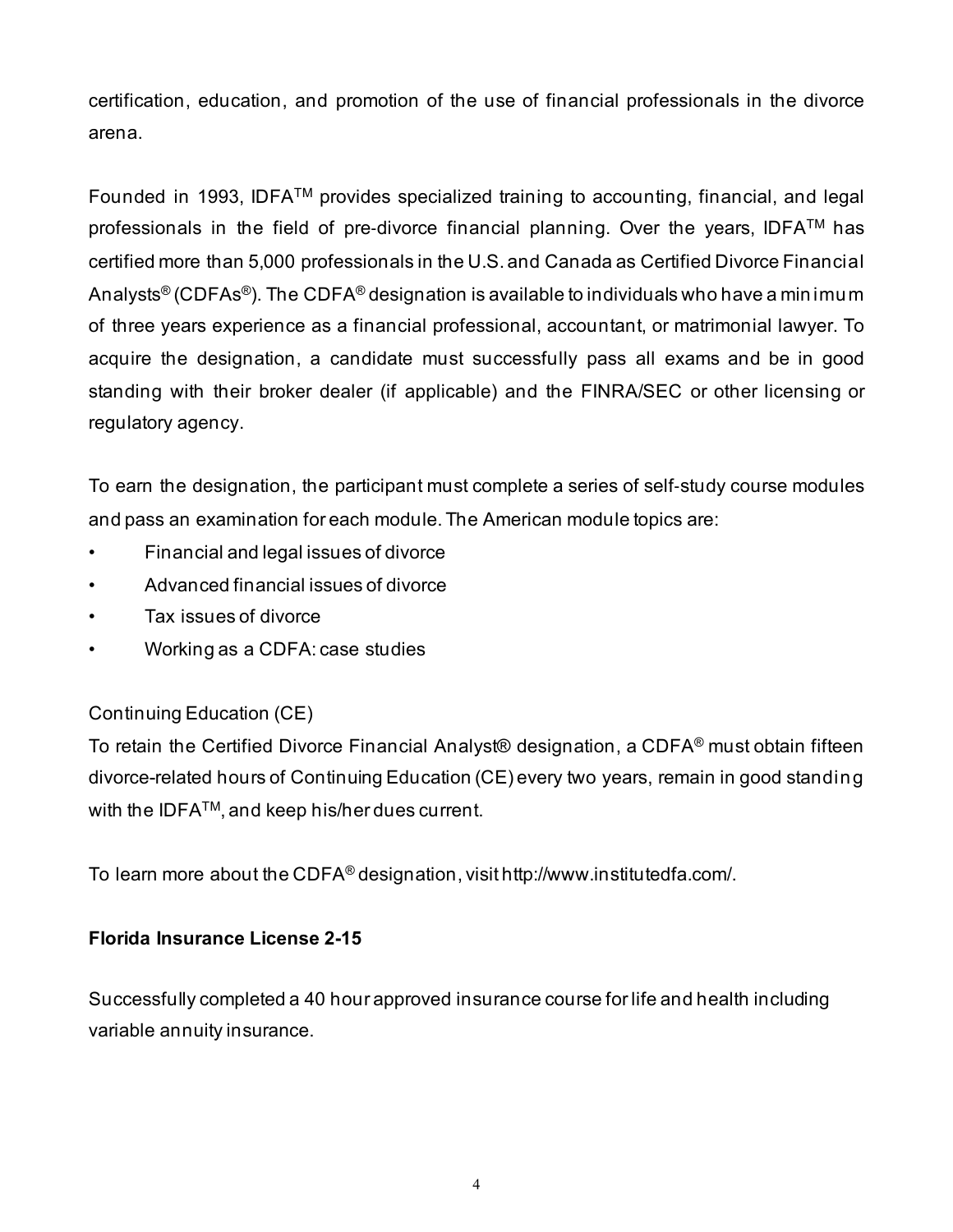#### Business Background:

• President, Vice President, Secretary, Treasurer, and Chief Compliance Officer of First*Wave*  Financial, Inc. (previously named CPA Wealth Management Services, P. A.) dba First*Wave* Financial, 01/2016 to present

• President of Operations and Chief Compliance Officer of CPA Wealth Management Services, P.A. dba First*Wave* Financial, 08/2015 to 12/2015.

• Investment Adviser Representative of FirstWave Financial, Inc (previously named CPA Wealth Management Services, P.A.) dba First*Wave* Financial 10/2001 to present.

#### **Item 3. Disciplinary Information**

Ms. Chiesman does not have any history of disciplinary events.

#### **Item 4. Other Business Activities**

Laura K. Chiesman is the sole shareholder of Chiesman Holdings, LLC through which she is an indirect owner of FirstWave Financial, Inc.

#### **Item 5. Additional Compensation.**

Ms. Chiesman does not receive any additional compensation from third parties for providing investment advice to clients.

#### **Item 6. Supervision**

As President of First*Wave* Financial, Laura Chiesman is responsible for all supervision, formulation and monitoring of investment advice offered to clients.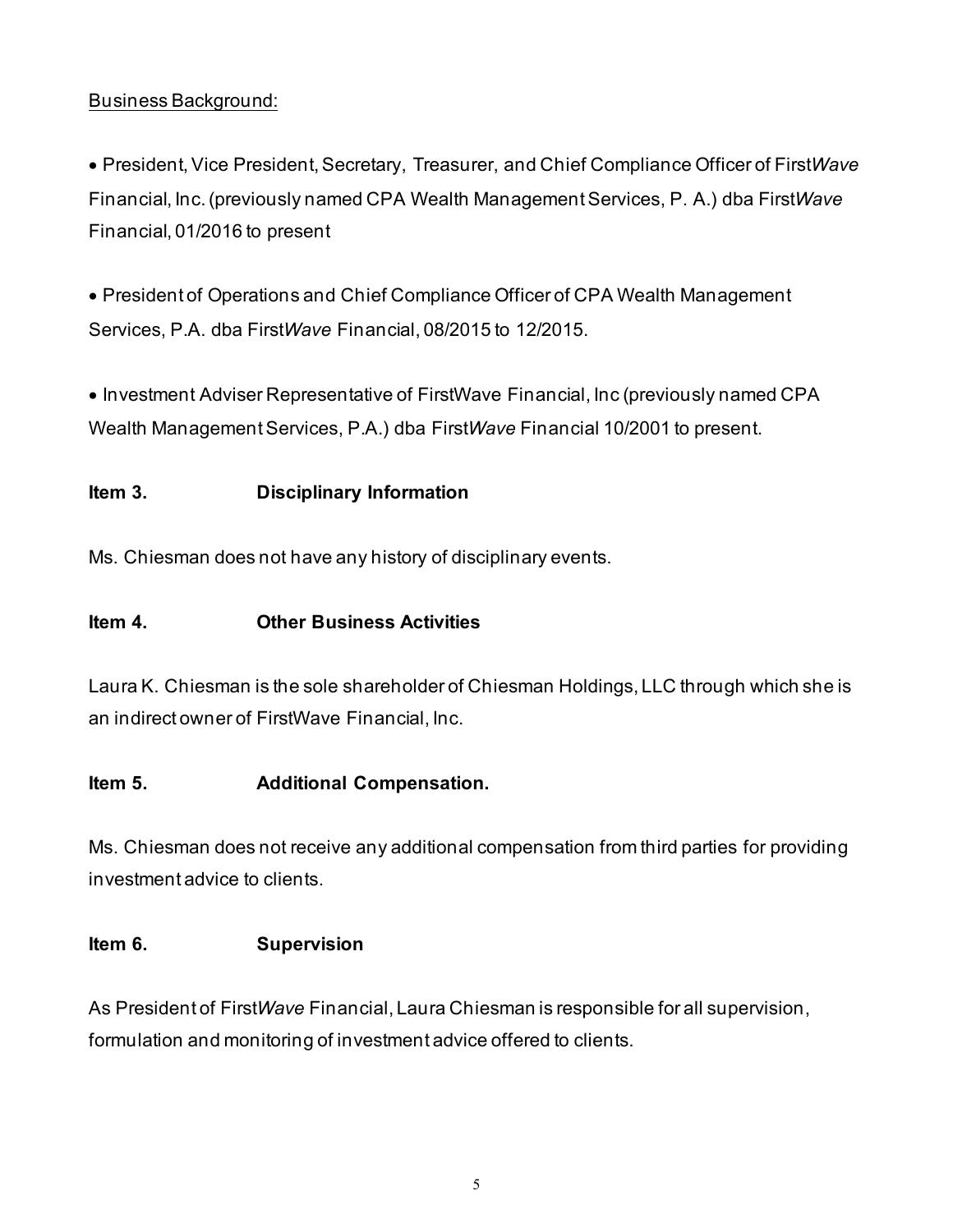While Ms. Chiesman is ultimately responsible for supervision of all employees of the firm, First*Wave* Financial employs an investment staff responsible for direct contact with advisory clients and discretion over the implementation of investment recommendations for clients.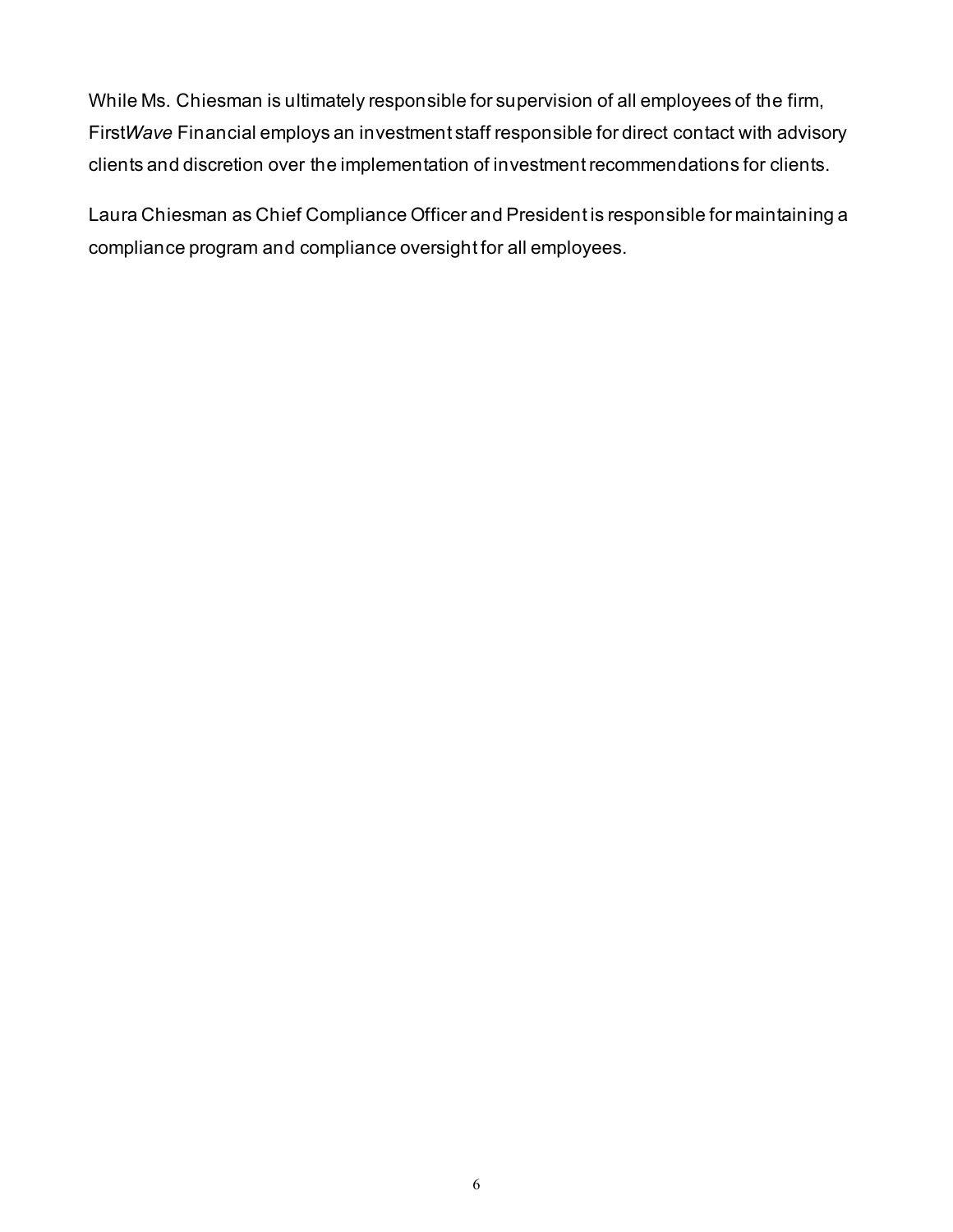# **Thomas L. Kirk**

FirstWave Financial, Inc. dba First*Wave* Financial 1300 Highway A1A, Suite 103 Satellite Beach, FL 32937 (321) 773-7773

March 31, 2022

This brochure supplement provides information about Thomas L. Kirk that supplements the First*Wave* Financial brochure. You should have received a copy of that brochure. Please contact Laura Chiesman if you did not receive First*Wave* Financial's brochure or if you have any questions about the contents of this supplement.

Additional information about Thomas L. Kirk is available on the SEC's website at [www.adviserinfo.sec.gov](http://www.adviserinfo.sec.gov/).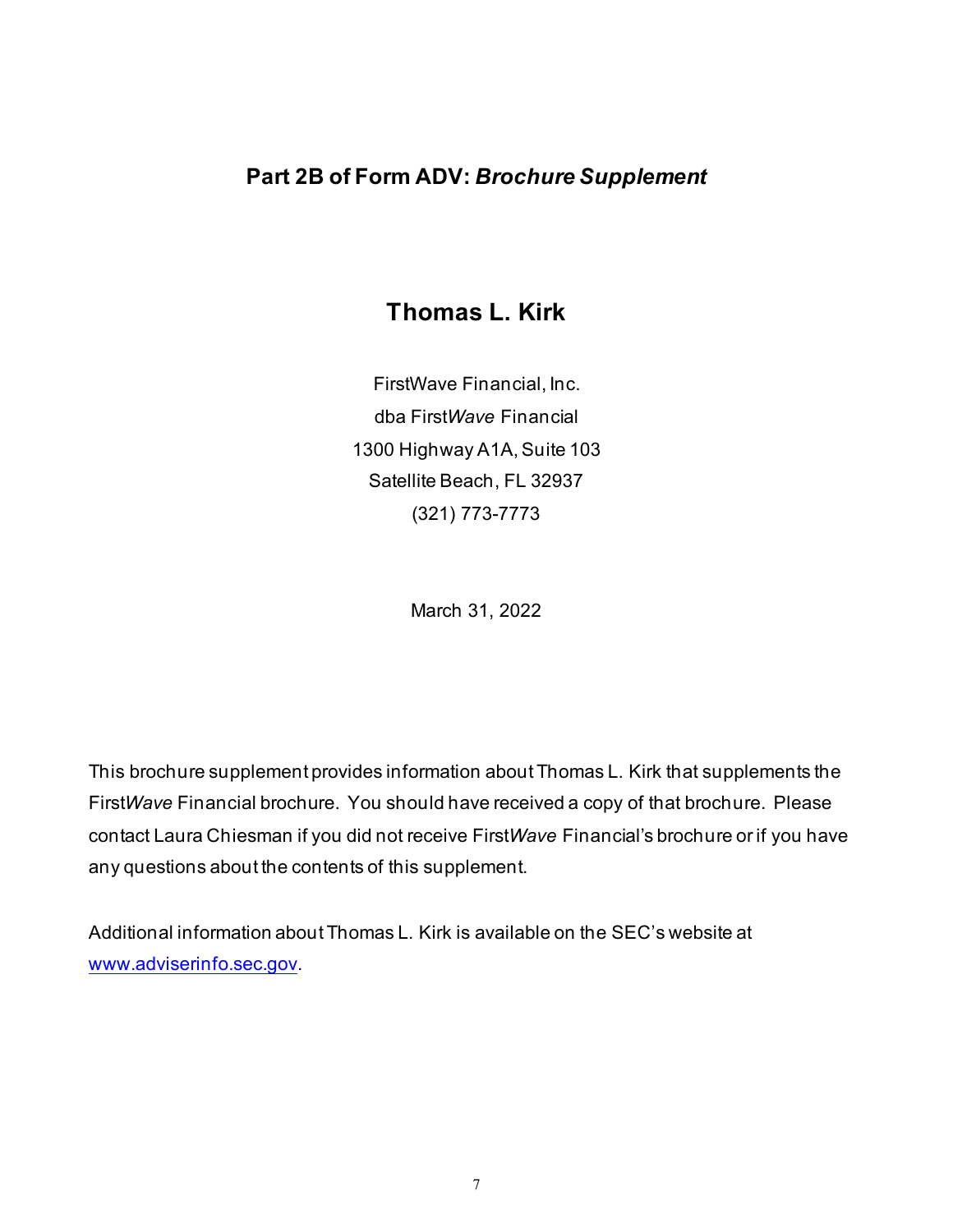Thomas L. Kirk Chairman of Board of Directors Investment Advisor Representative Founder Year of Birth: 1956

#### **Item 2. Educational Background and Business Experience**

#### Education:

Mr. Kirk graduated from University of Florida in 1978 with a Bachelor of Science in Business Administration degree in Accounting.

#### Designations:

#### **Certified Public Accountant (CPA)**

Mr. Kirk has held the designation of Certified Public Accountant ("CPA") since 1982. CPAs are licensed and regulated by their state boards of accountancy. While state laws and regulations vary, the education, experience and testing requirements for licensure as a CPA generally include minimum college education (typically 150 credit hours with at least a baccalaureate degree and a concentration in accounting), minimum experience levels (most states require at least one year of experience providing services that involve the use of accounting, attest, compilation, management advisory, financial advisory, tax or consulting skills, all of which must be achieved under the supervision of or verification by a CPA), and successful passage of the Uniform CPA Examination. In order to maintain a CPA license, states generally require the completion of 40 hours of continuing professional education (CPE) each year (or 80 hours over a two-year period or 120 hours over a three-year period). Additionally, all American Institute of Certified Public Accountants (AICPA) members are required to follow a rigorous *Code of Professional Conduct* which requires that they act with integrity, objectivity, due care, competence, fully disclose any conflicts of interest (and obtain client consent if a conflict exists), maintain client confidentiality, disclose to the client any commission or referral fees, and serve the public interest when providing financial services.

8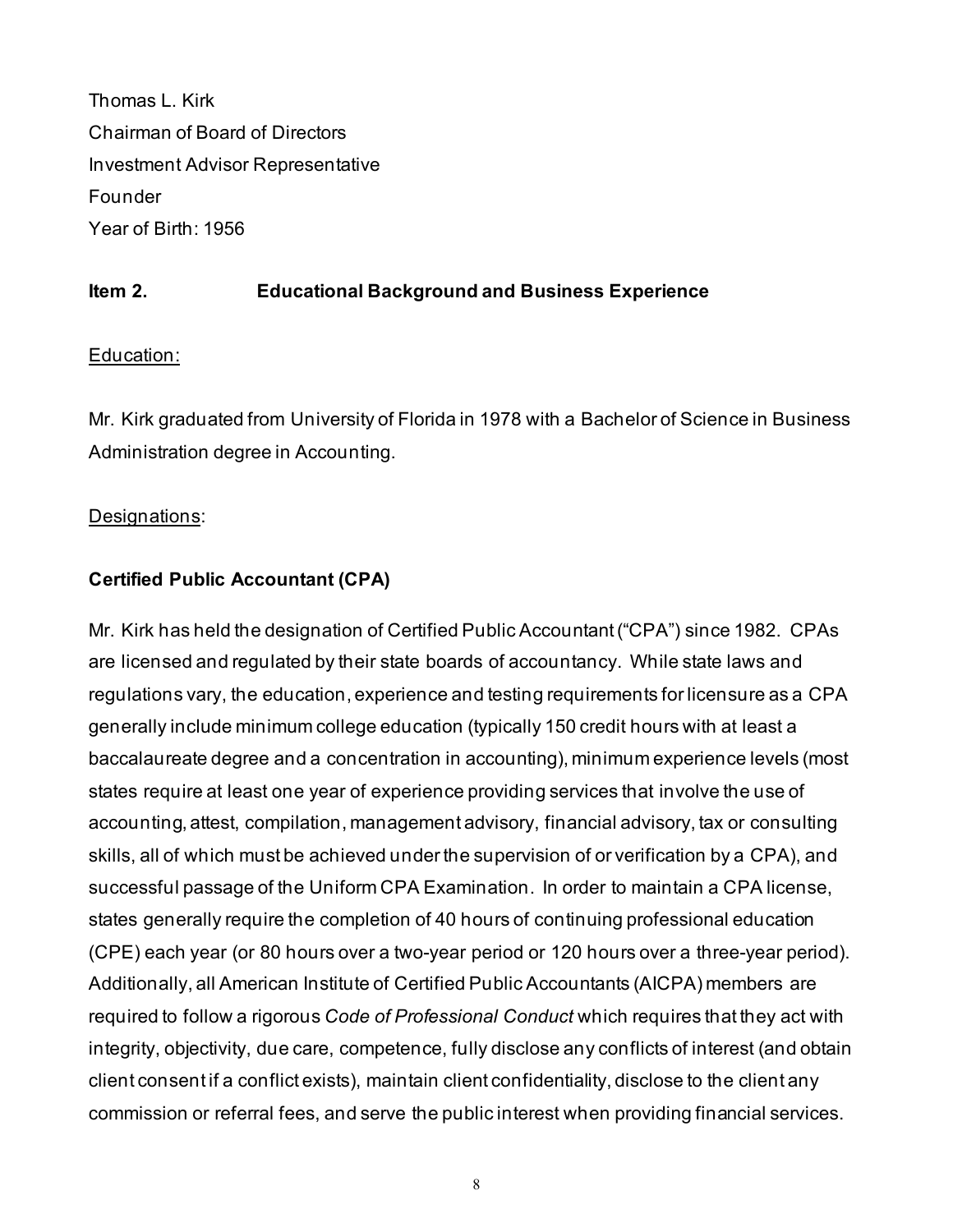The vast majority of state boards of accountancy have adopted the AICPA's *Code of Professional Conduct* within their state accountancy laws or have created their own.

In addition to the *Code of Professional Conduct*, AICPA members who provide personal financial planning services are required to follow the *Statement on Standards in Personal Financial Planning Services* (SSPFPS).

## **Personal Financial Specialist (PFS)**

Mr. Kirk has held the designation of Personal Financial Specialist ("PFS") since 2002. The PFS credential demonstrates that an individual has met the minimum education, experience and testing required of a CPA in addition to a minimum level of expertise in personal financial planning. To attain the PFS credential, a candidate must hold an unrevoked CPA license, certificate, or permit, none of which are in inactive status; fulfill 3,000 hours of personal financial planning business experience; complete 75 hours of personal financial planning CPE credits; pass a comprehensive financial planning exam and be an active member of the AICPA. A PFS credential holder is required to adhere to AICPA's *Code of Professional Conduct* and the *Statement on Standards in Personal Financial Planning Services,* when providing personal financial planning services<sup>4</sup>. To maintain their PFS credential, the recipient must complete 60 hours of financial planning CPE credits every three years. The PFS credential is administered through th[e AICPA.](http://www.aicpa.org/)

#### **Florida Insurance License 2-15**

Successfully completed a 40 hour approved insurance course for life and health including variable annuity insurance.

#### Business Background:

• Investment Adviser Representative and Founder of FirstWave Financial, Inc. (previously named CPA Wealth Management Services, P.A.) dba First*Wave* Financial 11/1995 to present

• Chairman of Board of Directors of FirstWave Financial, Inc. (previously named CPA Wealth Management Services, P.A.) dba First*Wave* Financial 01/2016 to present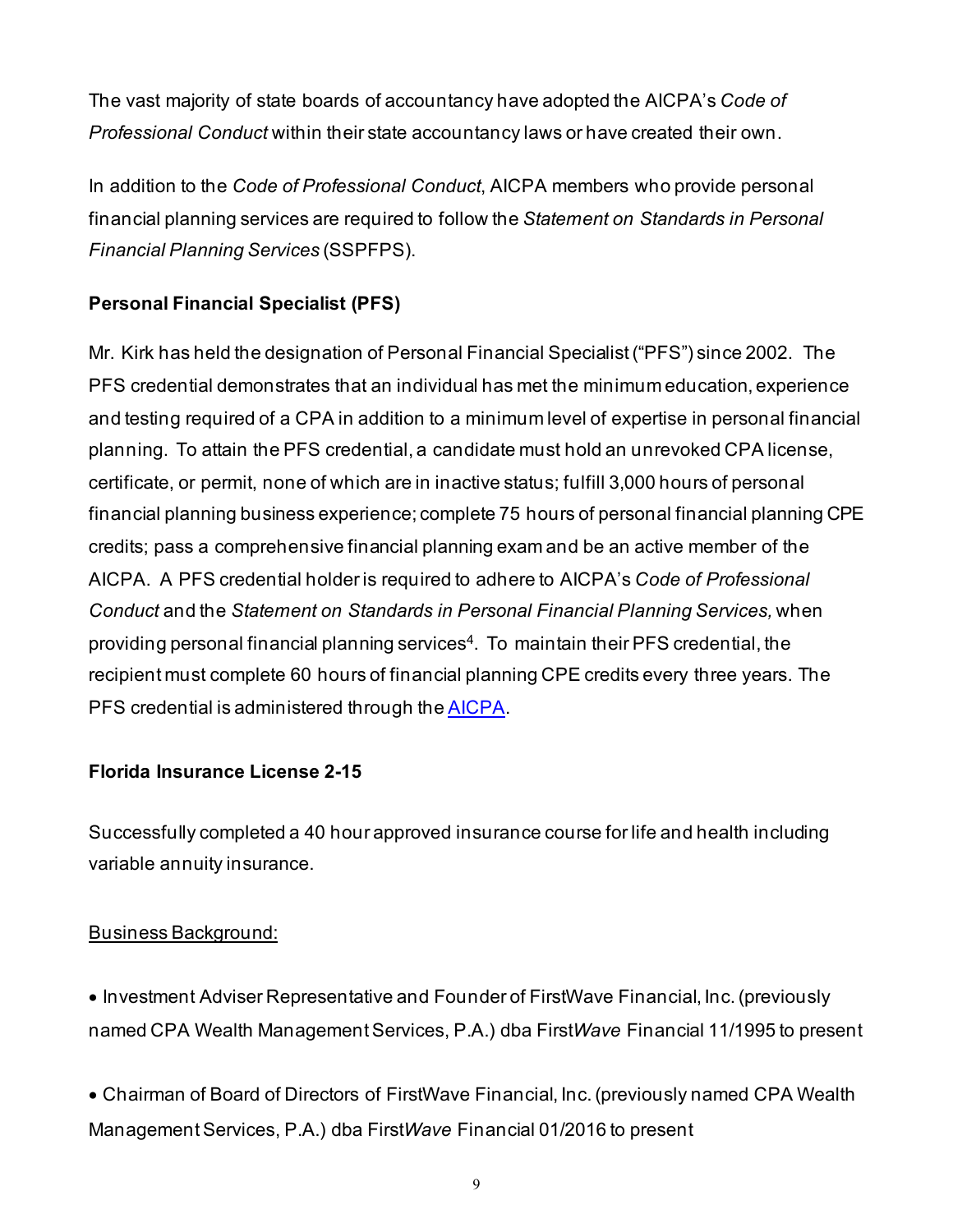• President, Vice President, Secretary, Treasurer of CPA Wealth Management Services, P.A. dba First*Wave* Financial 6/2012 to 12/2015

- President and Director of CPA Wealth Management Services P.A., 11/1995 to 5/2012
- Director of Hoyman Dobson, 02/1984 to 9/2011

## **Item 3. Disciplinary Information**

Mr. Kirk does not have any history of disciplinary events.

#### **Item 4. Other Business Activities**

Thomas L. Kirk is the sole owner of Nummi LLC, which provides marketing consulting services to FWF.

#### **Item 5. Additional Compensation.**

Mr. Kirk does not receive any additional compensation from third parties for providing investment advice to clients.

#### **Item 6. Supervision**

As President of First*Wave* Financial, Laura Chiesman is responsible for all supervision, formulation and monitoring of investment advice offered to clients.

While Ms. Chiesman is ultimately responsible for supervision of all employees of the firm, First*Wave* Financial employs an investment staff responsible for direct contact with advisory clients and discretion over the implementation of investment recommendations for clients.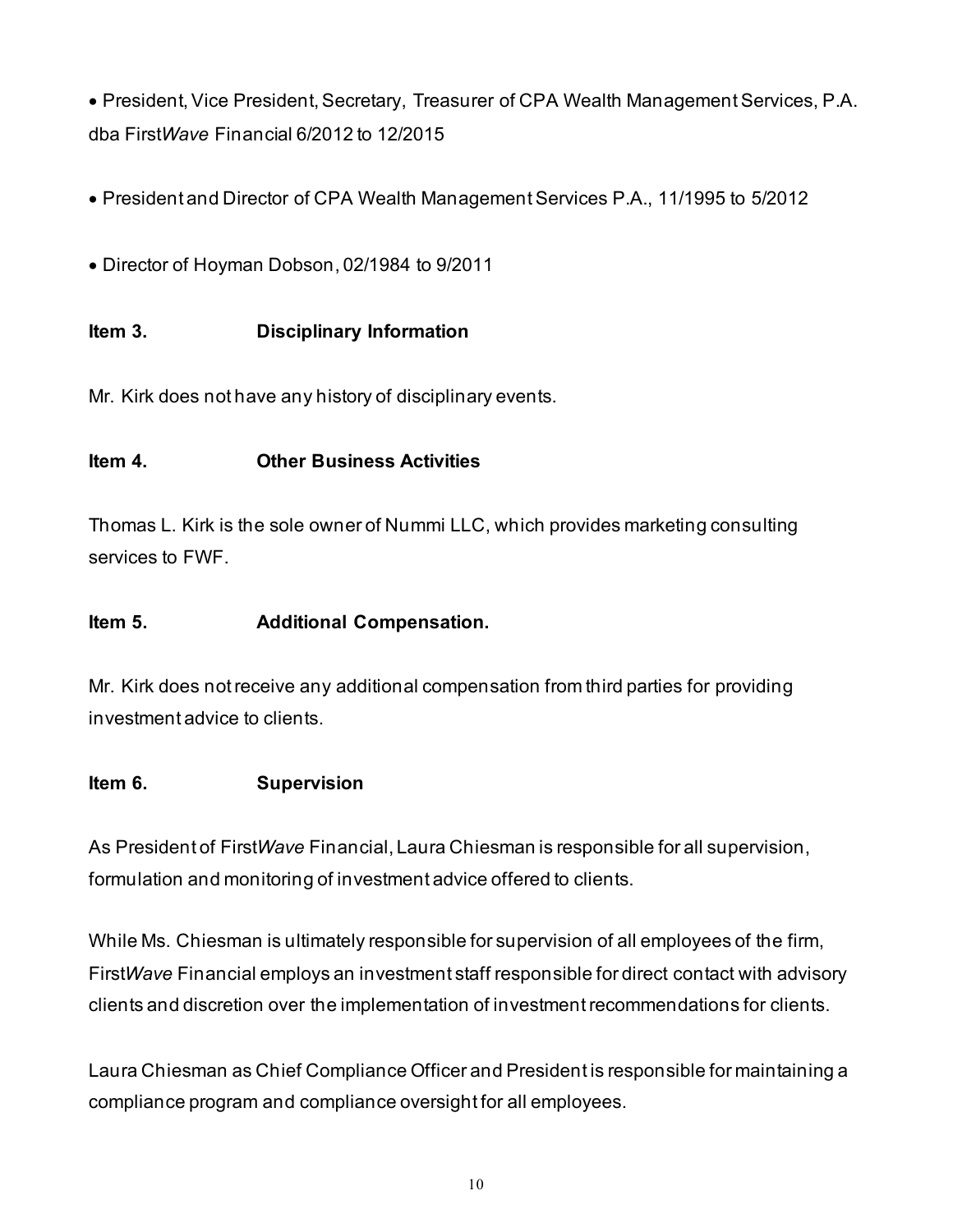# **Robert M. DeVries**

FirstWave Financial, Inc. dba First*Wave* Financial 1300 Highway A1A, Suite 103 Satellite Beach, FL 32937 (321) 773-7773

March 31, 2022

This brochure supplement provides information about Robert M. DeVries that supplements the First*Wave* Financial brochure. You should have received a copy of that brochure. Please contact Laura Chiesman if you did not receive First*Wave* Financial's brochure or if you have any questions about the contents of this supplement.

Additional information about Robert M. DeVries is available on the SEC's website at [www.adviserinfo.sec.gov](http://www.adviserinfo.sec.gov/).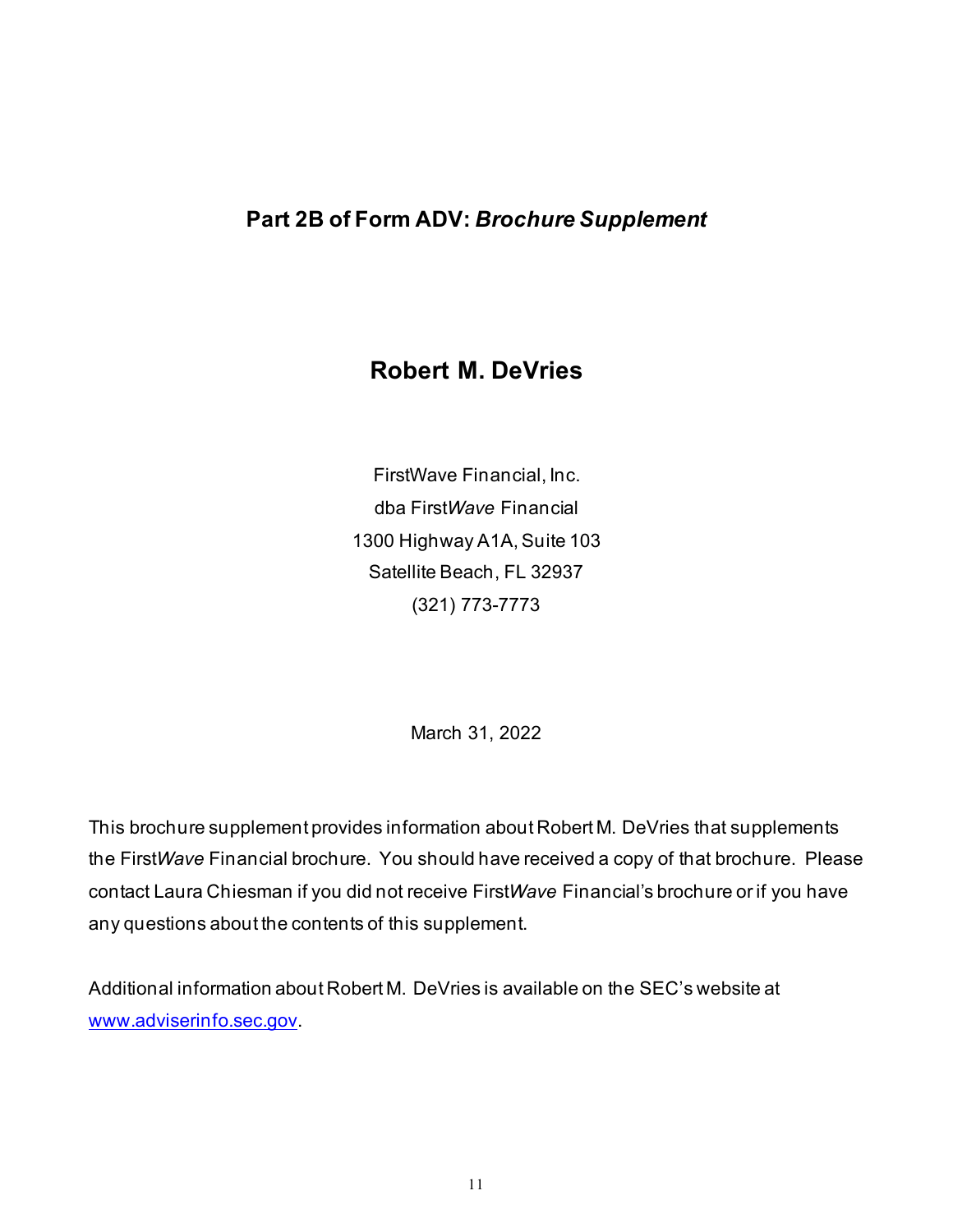Robert M. DeVries Investment Adviser Representative Year of Birth: 1966

#### **Item 2. Educational Background and Business Experience**

#### Education:

- Graduated from University of Michigan in 1988 with a Bachelor of Arts.
- Graduated with an MBA from New York University, Stern School of Business in 1996.

#### Designations:

#### **Accredited Wealth Management AdvisorSM**

Mr. DeVries has held the designation of Accredited Wealth Management Advisor<sup>SM</sup> ("AWMA $^{\circ}$ ") since 2014. AWMA $^{\circ}$  is a professional designation administered by the College for Financial Planning. Candidates receive training in investment for retirement, strategies for small business owners, the management of deferred compensation plans, insurance, estate planning, asset protection, and tax reduction issues. Candidates are required to complete a final examination testing these topics. All candidates are subject to ongoing ethics and educational requirements.

#### **Chartered Retirement Plans SpecialistSM**

Mr. DeVries has held the designation of Chartered Retirement Plans Specialist<sup>SM</sup> (CRPS) since 2016 The College of Financial Planning<sup>®</sup> awards the CRPS designation to applicants who complete the CRPS professional education program, pass a final examination, commit to a code of ethics and agree to pursue continuing education. Continued use of the CRPS designation is subject to ongoing renewal requirements. Every two (2) years the designee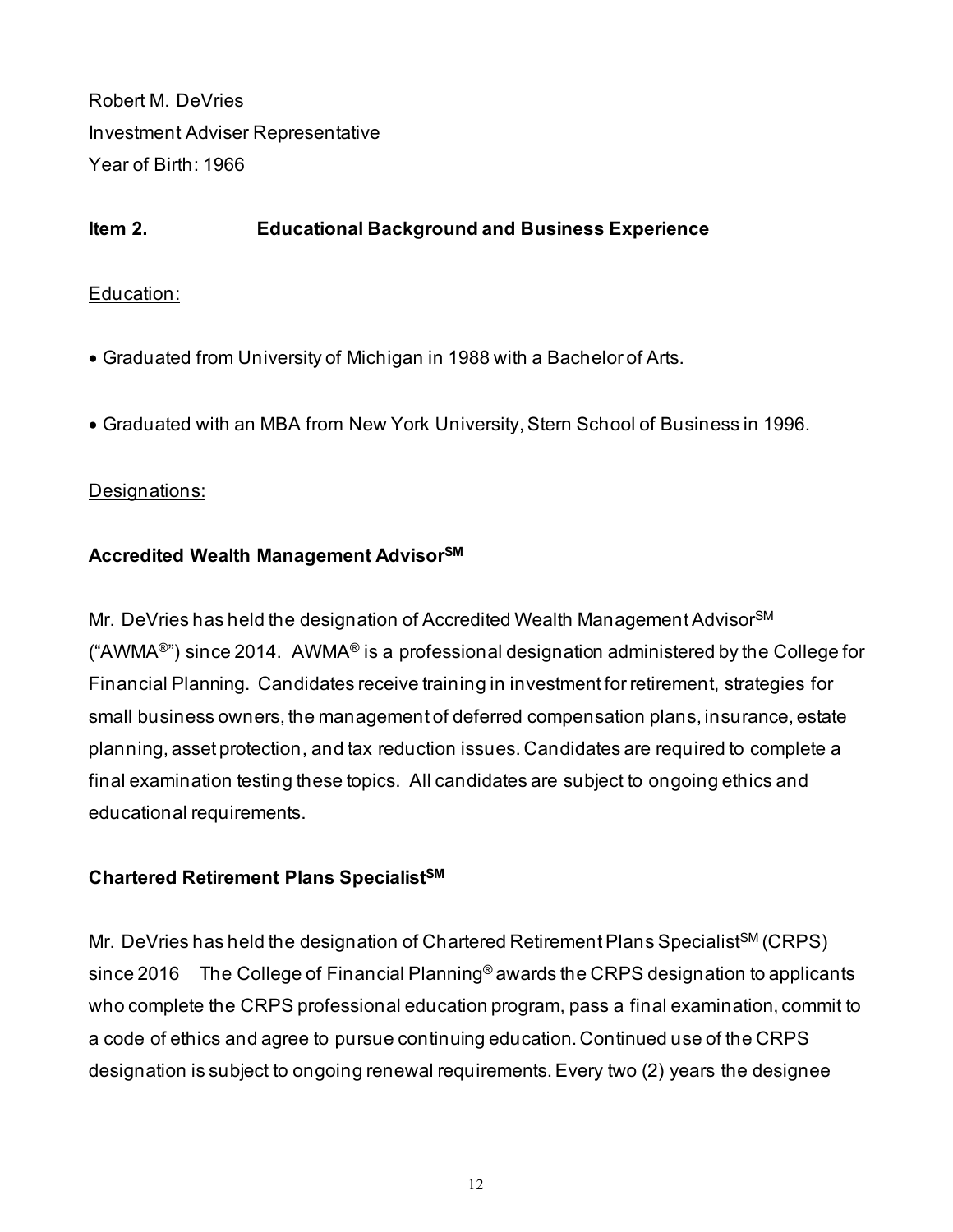must renew their right to continue using the CRPC® designation by completing 16 hours of continuing education and reaffirming to abide by the Standards of Professional Conduct.

# Business Background:

- Investment Adviser Representative of FirstWave Financial, Inc. (previously named CPA Wealth Management Services, P. A.) dba First*Wave* Financial, 09/2012 to present.
- Marketing Manager of Crump Insurance Services (and acquired predecessors), 12/2002 to 09/2012.
- Portfolio Manager of CPA Wealth Management Services, 05/1999 to 12/2002.

## **Item 3. Disciplinary Information**

Mr. DeVries does not have any history of disciplinary events.

#### **Item 4. Other Business Activities**

Mr. DeVries is not currently involved in any material outside business activities.

#### **Item 5. Additional Compensation.**

Mr. DeVries does not receive any additional compensation from third parties for providing investment advice to clients.

#### **Item 6. Supervision**

As President of First*Wave* Financial, Laura Chiesman is responsible for all supervision, formulation and monitoring of investment advice offered to clients.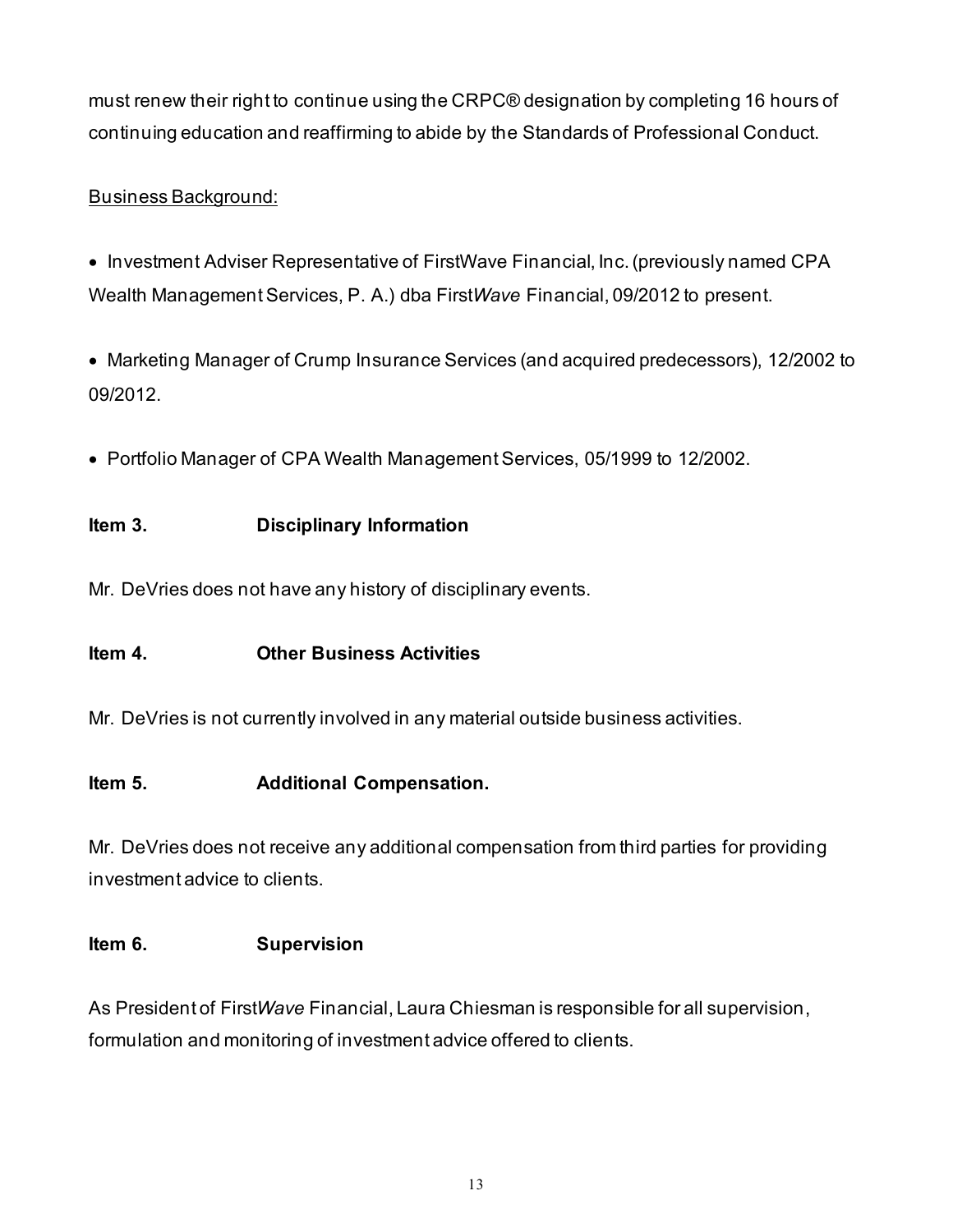While Ms. Chiesman is ultimately responsible for supervision of all employees of the firm, First*Wave* Financial employs an investment staff responsible for direct contact with advisory clients and discretion over the implementation of investment recommendations for clients.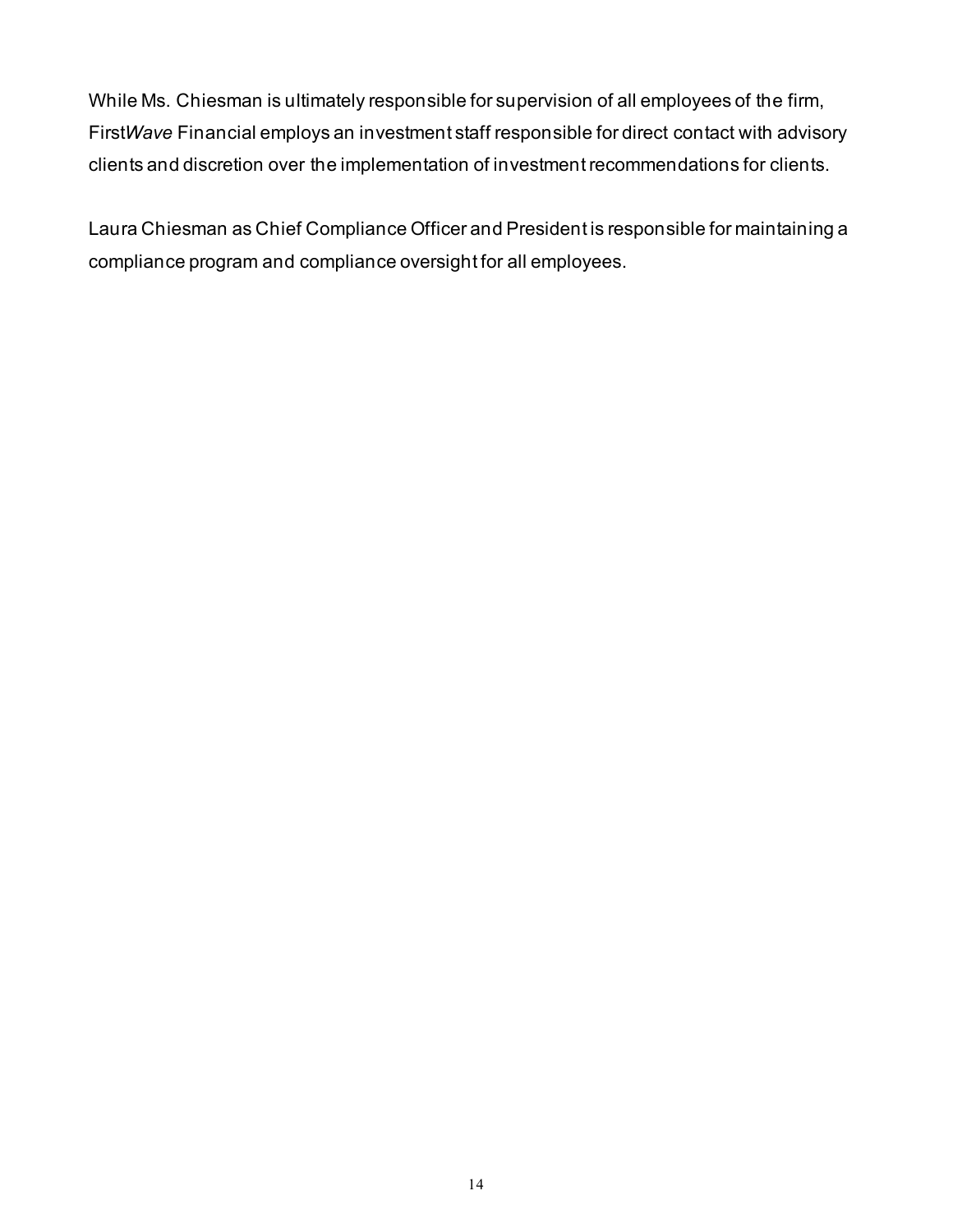# **James B. Ostrander**

FirstWave Financial, Inc. dba First*Wave* Financial 1300 Highway A1A, Suite 103 Satellite Beach, FL 32937 (321) 773-7773

March 31, 2022

This brochure supplement provides information about James B. Ostrander that supplements the First*Wave* Financial brochure. You should have received a copy of that brochure. Please contact Laura Chiesman if you did not receive First*Wave* Financial's brochure or if you have any questions about the contents of this supplement.

Additional information about James B. Ostrander is available on the SEC's website at [www.adviserinfo.sec.gov](http://www.adviserinfo.sec.gov/).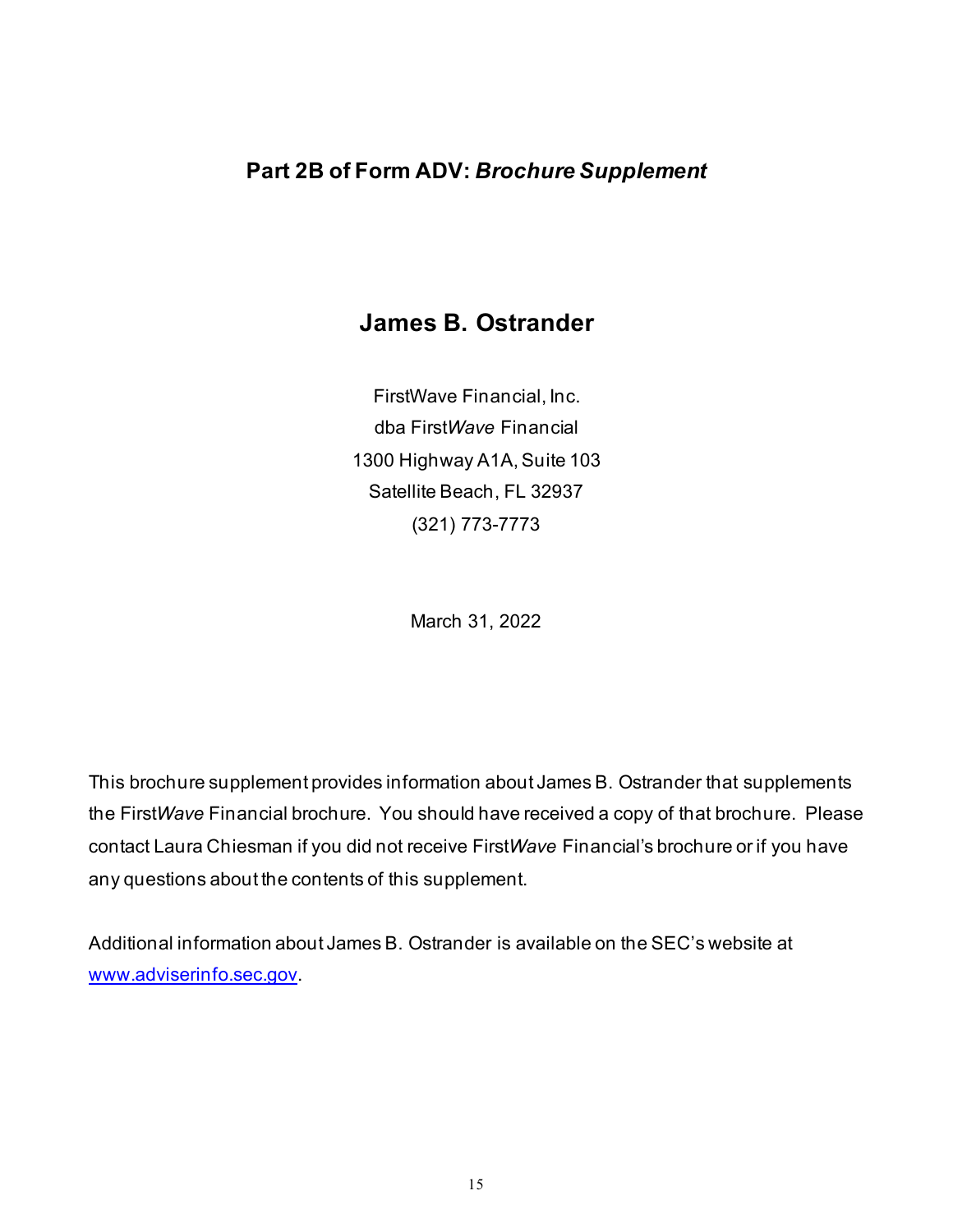James B. Ostrander Investment Advisor Representative Year of Birth: 1978

# **Item 2. Educational Background and Business Experience**

#### Education:

Mr. Ostrander graduated from Taylor University in 2001 with a Bachelor of Arts degree in Communications.

#### **Florida Insurance License 2-15**

Successfully completed a 40 hour approved insurance course for life and health including variable annuity insurance.

#### Business Background:

• Investment Adviser Representative of FirstWave Financial, Inc., dba First*Wave* Financial July 2017 to present

- Registered Representative of INVEST Financial Corp. April 2016 to June 2017
- Bank Employee of Seacoast National Bank April 2016 to June 2017
- Registered Representative of Investacorp Inc. January 2013 to April 2016
- Registered Investment Advisor of Investacorp Advisory Services January 2013 to April 2016
- Registered Representative of I INVEST Financial Corp. September 2009 to January 2013